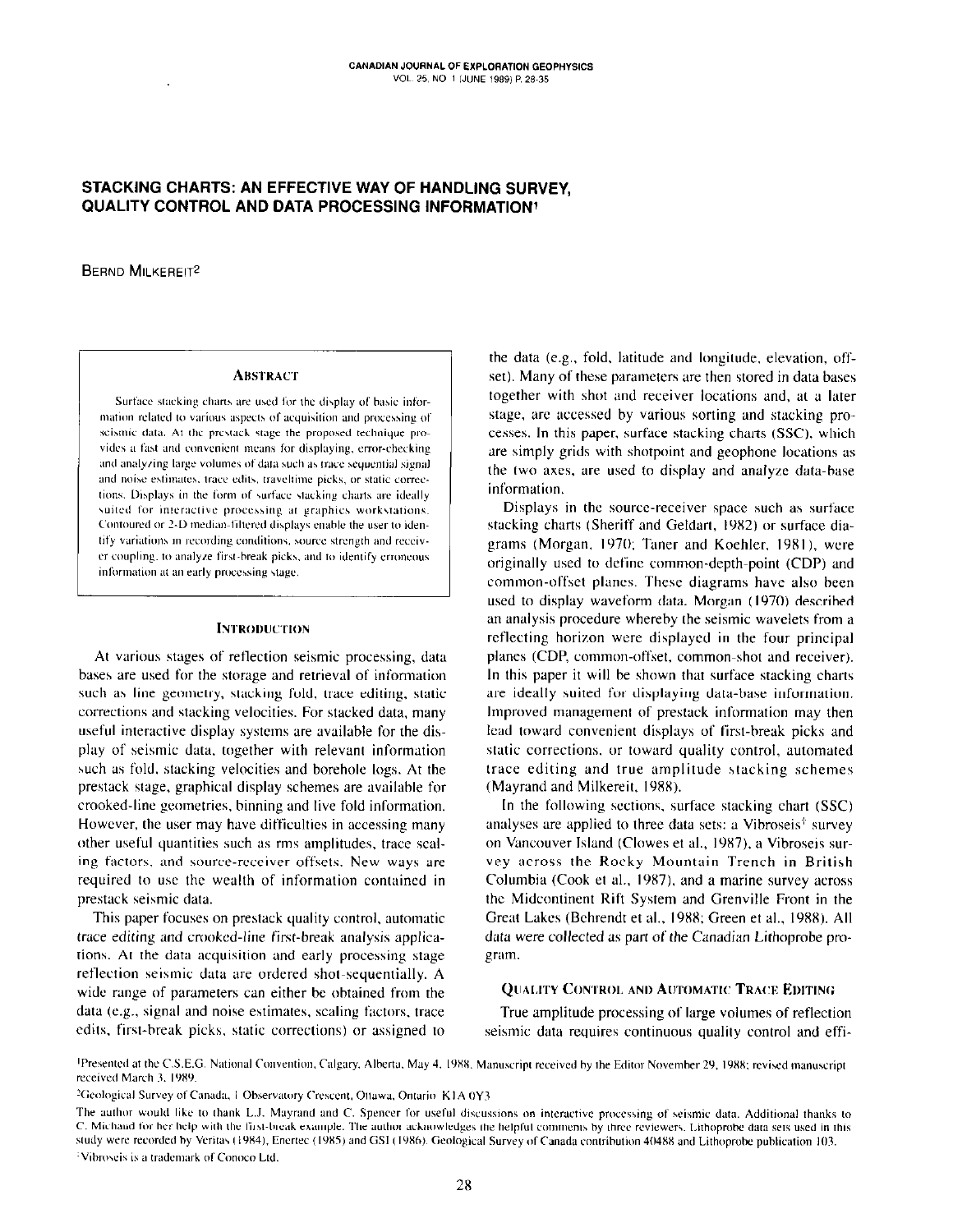cient trace editing of large volumes of data. The quality control scheme used in this paper is based on attributes (signal and noise power estimates) that are obtained from each trace of the seismic data set. Graphic displays of these trace attributes, organized by the SSC, help to identify local source and receiver coupling problems and variable noise conditions. They can also be used to edit noisy traces automatically (Mayrand and Milkereit, 1988).

,,,,,,,,,,,,,,,,,, ,,,,,,,, ,,,,

## Marine-data example

The trace envelope display (Taner and Sheriff, 1977; Taner et al., 1979) of 16 s of a true amplitude marine-shot gather is shown in Figure I. A 12%litre air gun array and a 3-km-long 120-channel streamer were used for data acquisition. Amplitude information is colour coded and covers approximately X0 dB. The dB-scale is normnlized with respect to the overall maximum amplitude. The near-offset traces show significantly higher noise lcvcls than large-offset traces: such noise level variations can affect true amplitude processing of the data and should be accounted for. In addition. variations in source and receiver performances and background noise level fluctuations during the course of the survey must be taken into account during proccss ing.

In order to use SSCs for quality control purposes, windews. representing either signal or noise. are defined in time and offset (see Figure I). Maximum amplitudes, rms amplitudes or mean energy valves are determined for each trace and window of each shot gather\*. Reliable noise estimates can be determined at either very late or early recording times, and the direct wave and/or first-break window can he used as a basis for signal strength estimates. True amplitude scanning results in signal and noise estimates for each shotpoint and each receiver which are displayed in the form of SSCs. Signal and noise estimates for 60 marine shot gathers are shown in Figure 2. The mean energy of the signal analysis window is shown in Figure 2a. The SSC display is normalized with respect to the overall maximum energy. The signal scan in Figure 2a indicates (a) overall good signal propagation (energy decay within a shot gather) and (b) no major source strength variations during the course of the survey. The SSC display helps to identify a misfired shot (labelled "!") and erroneous amplitudes from one receiver group (labelled "?" in Figure 2a). The noise analysis is based on the scanning of a late  $12$  to  $16$  s time window. The mean energy of the noise analysis window for each trace is shown in Figure 2h. The noise scan is normalized with respect to the overall maximum energy. The SSC display of noise estimates confirms the observation made earlier that the inside traces have a higher noise level

(representing either source-generated noise hy the towed air gun array or cable noise). Three receiver groups are highlighted (labelled "?" in Figure 2b) which show continuously higher noise Icvcls. In addition, random spikes (labelled "S") can he identified. Anomalous signal and noise estimates do not seem to be correlated. With both source strength variations addressed and noise conditions controlled, this data set is ideally suited for true amplitude processing. Examples are given by Milkereit et al. (1989a).

### Vibroseis example

The size of many crustal-scale seismic reflection data sets and their large dynamic range of amplitudes arc rcasons for seeking an efficient quality control and trace-cditing scheme. Median filters (Huang et al., 1979; Stewart, 1985) or alpha-trimmed mean filters (Bednar and Watt, 19X4) can be used to identify "outlier" traces. for example, all those traces which are extremely noisy. Median filters, which are usually applied to smooth or despike data, can also be used to enhance and highlight spikes or outliers.

A portion of an unusually noisy Vibroseis survey is used to illustrate a SSC approach to automatic trace editing. 'The example consists of 60 shot gathers from a 120-channel acquisition system with a receiver spacing of 90 m. Vibrators were moved through a fixed spread. The true amplitude shot gathers were scanned trace-sequentially for their maximum amplitude within the first-break  $P$ -wave window. Results of the signal scans are displayed on a SSC for 60 shots and I20 surface stations and shown in Figure 3a. Maximum amplitudes within the  $P$ -wave window for all traces recorded at the same field station are shown along a vertical line on the chart, whereas those for a shot gather are shown along a horizontal line. Again, the scale is normalized with respect to the overall maximum amplitude. The scan shows a physically reasonahlc offset-dependent decay of amplitudes within each shot gather. The signal scan display shows some local amplitude anomalies, but no major source strength variations are observed in these data. While SSC displays of signal estimates can be used to assess the overall data quality. signal estimates are offset-dependent. and therefore it is difficult to use them in an automatic editing scheme.

The noise-energy estimates of individual traces were used to analyze variable recording conditions and to identify noise sources. In this example, noise estimates were obtained trace-sequentially at very late recording times between I4 and I6 s. The SSC of noise-energy estimates is shown in Figure 3b. Compared to the marine-data example shown in Figure 2h. the land survey exhibits a complex pattern of large fluctuations in background noise. The complexity of the noise distribution makes an automatic traceediting scheme desirable. The amplitude information in the SSC can be considered as a  $60 \times 120$ -element digital image  $I(x, y)$ . A two-dimensional (2-D), 7 x 7-element running

<sup>\*</sup>This straightforward scanning technique is applicable to data sets for which a noise-rejection algorithm has taken care of time-dependent noise bursts. If noise bursts or randomly distributed spikes are a problem, multiwindow amplitude scans should be applied. Examples used in this study are based on unprocessed, true amplitude data. In practice, it may be necessary to apply band-pass filtering and deconvolution to the data prior to scanning.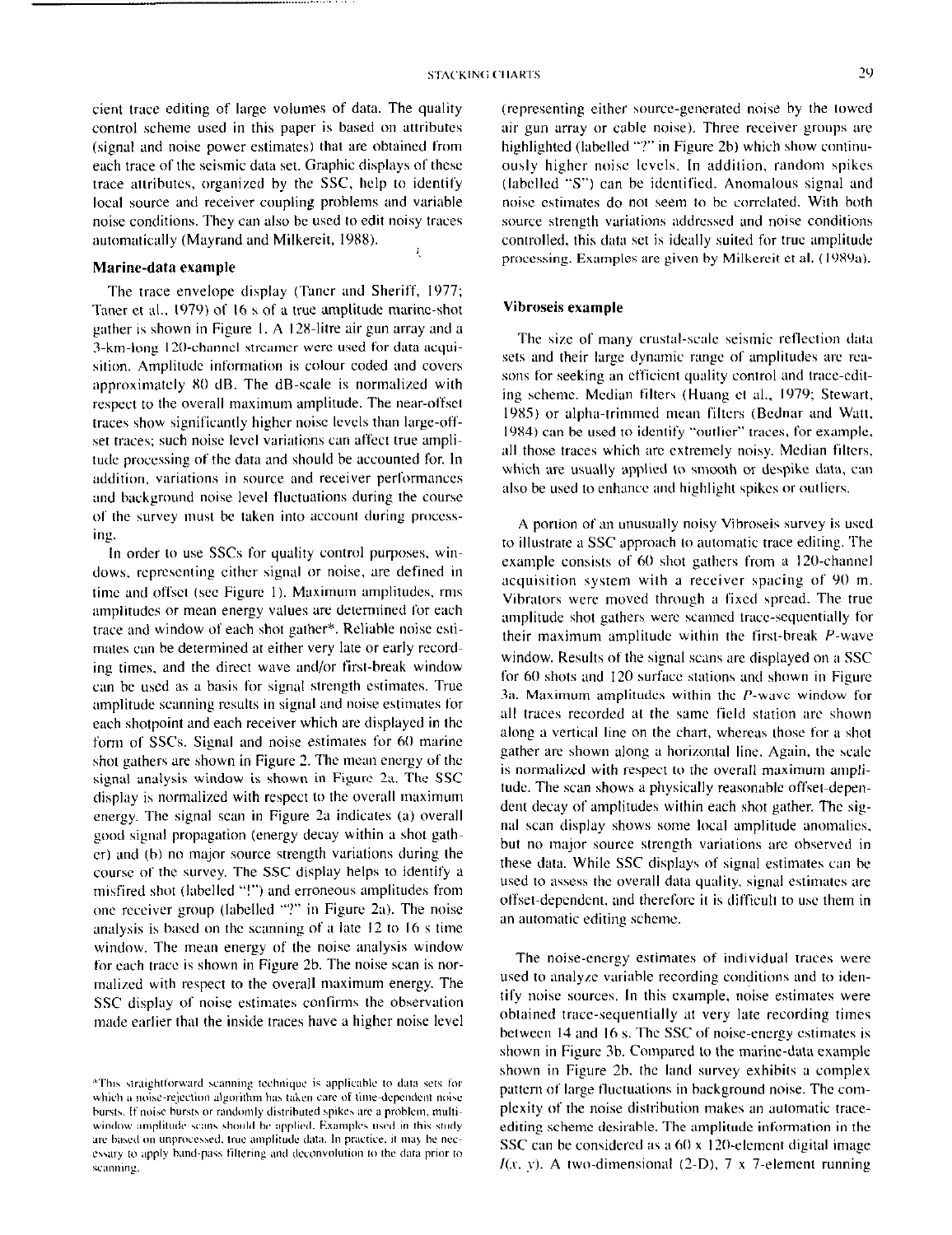

Fig. 1. Trace amplitude envelope display of a 120.channel marine shot gather. Amplitudes are colour coded and cover a range of 80 dB. User-specified windows for signal and noise analyses are indicated.

median filter was applied to  $I(x, y)$  in Figure 3b to obtain a spatially smoothed filtered image  $F(x, y)$ . The median-filtered noise display is shown in Figure 3c. Figures 3b and 3c indicate that for shots I to SO, all traces recorded between stations 60 and 120 are abnormally noisy. In addition. long wavelength variation in recording conditions can easily be identified: the overall higher noise level for shots I to SO correlates with daytime data acquisition. The information about local noise conditions can be used as input for an automatic trace-editing and stacking scheme. The local residual  $R(x, y)$  is defined as the original image (Figure 3b) less the median-filtered image  $F(x, y)$  (Figure 3c):

$$
R(x, y) = I(x, y) - F(x, y).
$$

Only local noise anomalies (outliers) remain in residual image  $R(x, y)$ . Traces with residual noise power greater than a user-specified threshold can be identified and excluded from further processing (Mayrand and Milkereit, 1988). All anomalous traces are displayed in Figure 3d. The SSC shows all those anomalous traces that were detected by the automatic noise power scanning and subsequent median filtering of the data. Such information can be used as input for stand-alone, automatic trace editing or can be used to complement conventional. manual trace editing. It is important to note that many of the outliers shown in Figure 3d are associated with certain station



Fig. 2. (a) Surface stacking chart display of signal strength estimates. The station spacing is 25 m, the source-near-receiver ottset is 225 m (a 9.station gap). The mean energy of the signal analysis window is colwr coded. The display is normalized with respect to the overall maximum energy. The scale covers a relative energy range of 10-3. A misfired shot "!" and erroneous amplitudes of one receiver group "?" are highlighted. (b) Suriace stacking chart display of noise estimates. The mean energy of the noise analysis window is colour coded. The display is normalized with respect to the overall maximum energy. The scale covers a relative energy range of 10-1. Two outliers/spikes "S" are annotated.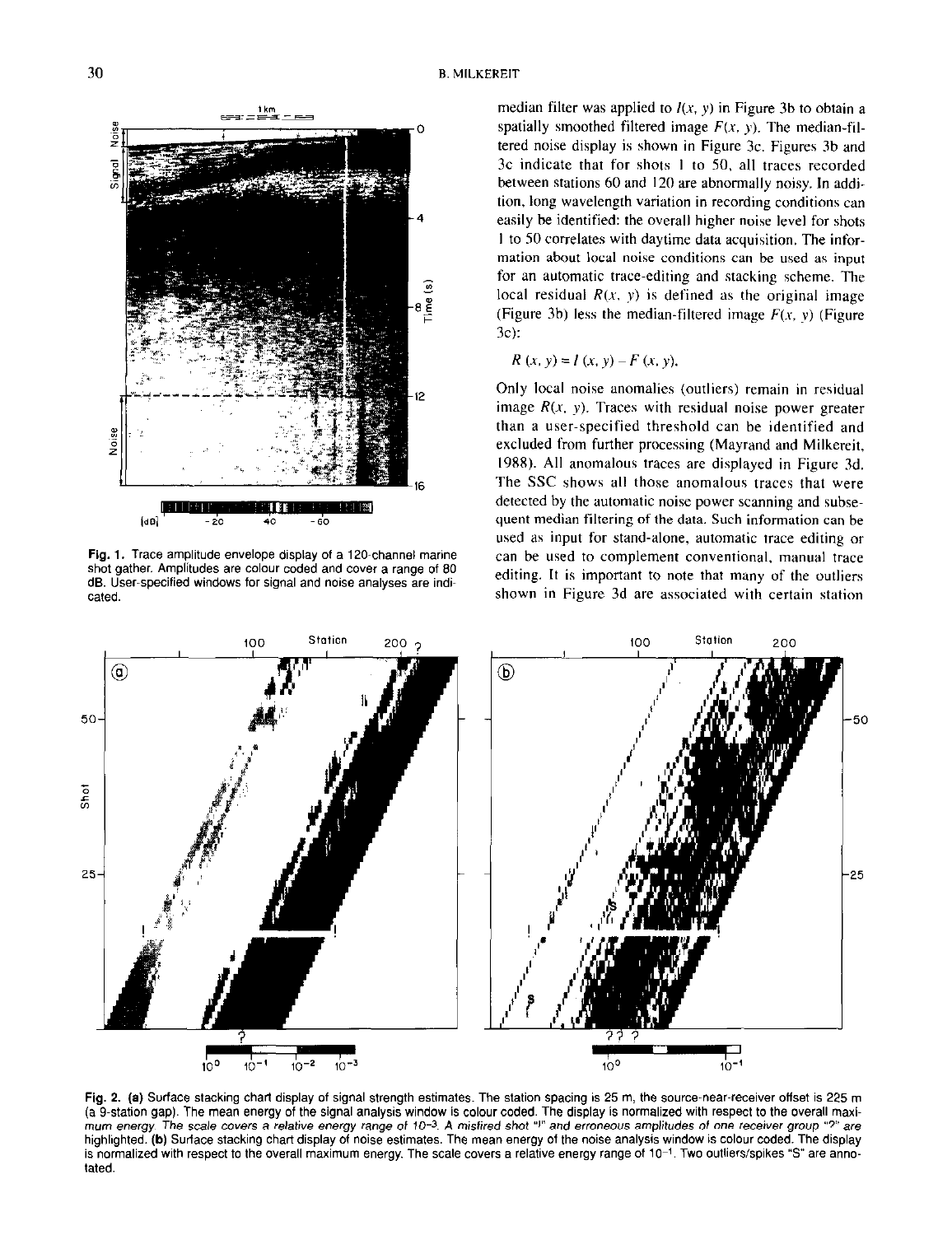





Fig. 3. (a) Surface stacking chart of signal estimates from Vibroseis first-break data. The maximum amplitude of the signal analysis window is colour coded. The display is normalized with respect to the overall maximum amplitude. The scale covers a relative amplitude range of 104. The station spacing is 90 m. Vibrators are moving through a fixed 120.channel spread. (b) Surface stacking chart of noise estimates from Vibroseis data at late recording times. The mean energy of the noise analysis window between 14 and 16 s recording time is colour coded. The display is normalized with respect to the overall maximum energy. The scale covers a relative energy range of  $10^{-4}$ . (c) Two-dimension median-filtered surface stacking chart of noise estimates shown in Figure 3b. (d) Surface stacking chart display of traces to be edited. The display shows outlier traces based on the difference between the input and median-filtered data in Figures 3b and 3c.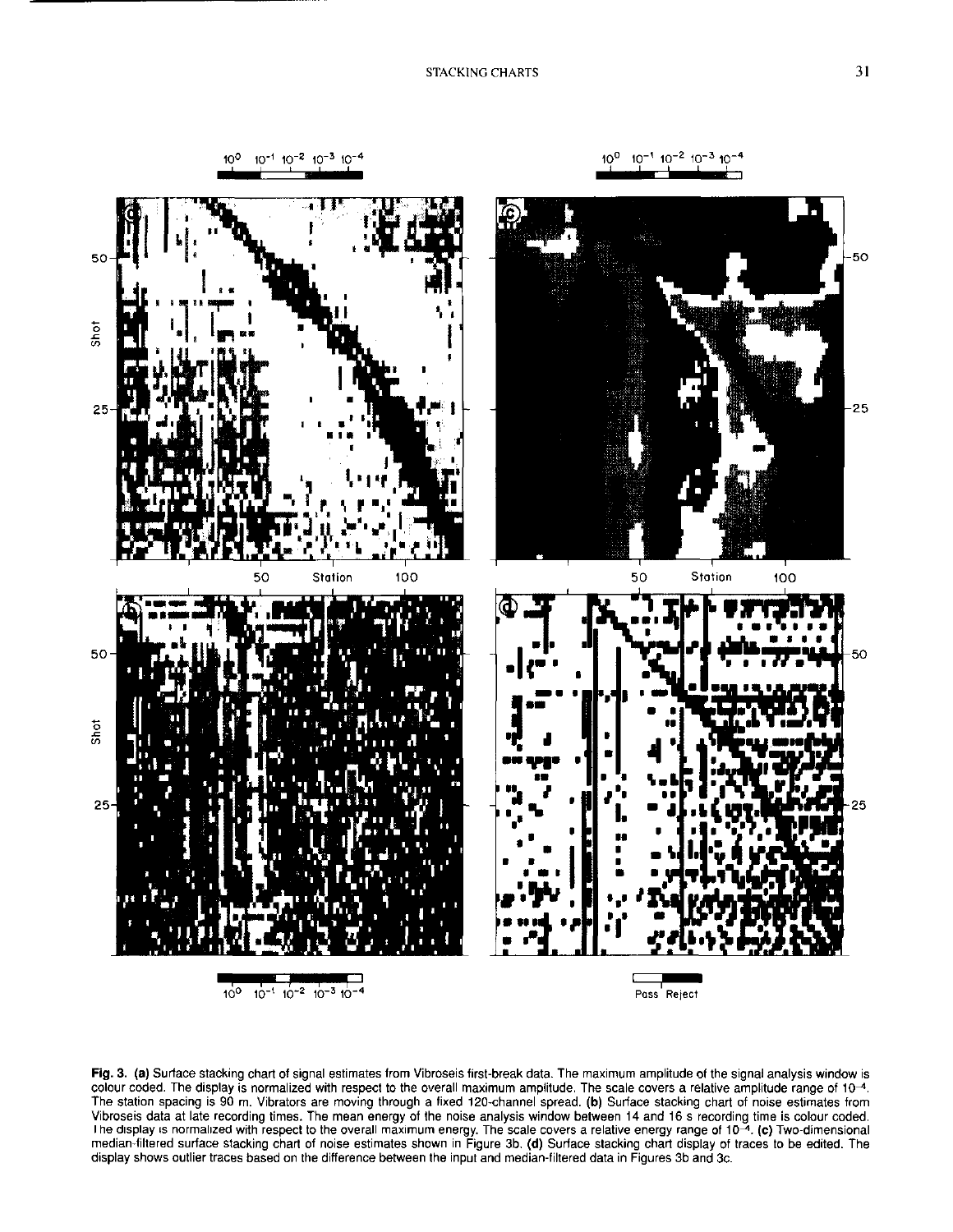locations (vertical correlation) and vibration point numbers (horizontal correlation).

### OTHER DISPLAY PARAMETERS

Another powerful application of SSC displays can be found in the analysis of first-break picks. As an example of how SSCs can be used to handle, display and interpret large volumes of prestacking information, the technique is applied to a Vibroseis data set from the Rocky Mountain Trench (RMT) area in British Columbia. A 120.channel recording system with 100-m station interval and both conventional split-spread and undershooting/wide-angle recording geometries were used for data acquisition. A total of I54 Vibroseis shot gathers were collected along an extremely crooked line. The length of the profile is approximately 20 km with more than 300 m of topography.

A split-spread Vibroseis shot gather with manually picked first breaks (where possible) and a generalized location map are shown in Figure 4a. A conventional display of traveltime picks is shown in Figure 4b with accompanying topography and location of the topographic trench with respect to the profile. It is obvious that such displays of first-break data bases with more than IO 000 entries ( and split-spread recording geometry) are difficult to read. Figure Sa shows the SSC display of the first-break time data, plotted as colour-coded contours of user-specified time bands. The positions of vibrators within and outside the 120.channel spread are indicated.

The following example demonstrates the use of SSC displays for delay-time and sfatic-correction applications. An apparent layer velocity of 4SoO m/s is found to represent consolidated basement along the seismic profile. The intercept time  $\tau$  is defined as:

 $\tau=t-x/v,$ 

where  $t$  is the picked traveltime at offset  $x$  and  $v$  is the layer velocity. The intercept times for offsets greater than 1000 m are displayed in Figure 5b. West of the RMT the 4500 m/s layer is close to the surface. In the trench, sources and receivers are delayed by as much as 250 ms (two-way time). The SSC display immediately highlights the asymmetric and inhomogeneous subsurface structure for the geographic centre of the trench. Static corrections are obtained by splitting intercept times into source and receiver contributions. Figure 5c shows the SSC display for the long-wavelength static corrections which range from less than  $15 \text{ ms}$  up to more than  $100 \text{ ms}$  (one-way time) in the centre of the trench. Again. the horst-like structure is well pronounced. The application of the static corrections improved the seismic image beneath the geographic trench (for details see Milkereit et al., 1989b).

Besides displaying traveltime picks, intercept times and static corrections, SSC displays can be used to analyze the data in several ways that are not shown here:

- I. Reciprocal time errors can be displayed to evaluate the quality of the picks.
- 2. Apparent and refractor velocities can be obtained from first breaks.
- 3. Erroneous traveltime picks (outlien) can be identified on 2-D median-filtered charts.



Fig. 48. Crooked-line, 120.channel Vibroseis shot gather from the Rocky Mountain Trench (RMT) area with first-break picks. The station spacing is 100 m. Insert shows crooked-line geometry (the line is located at approximately 115°45'W, 50°10'N).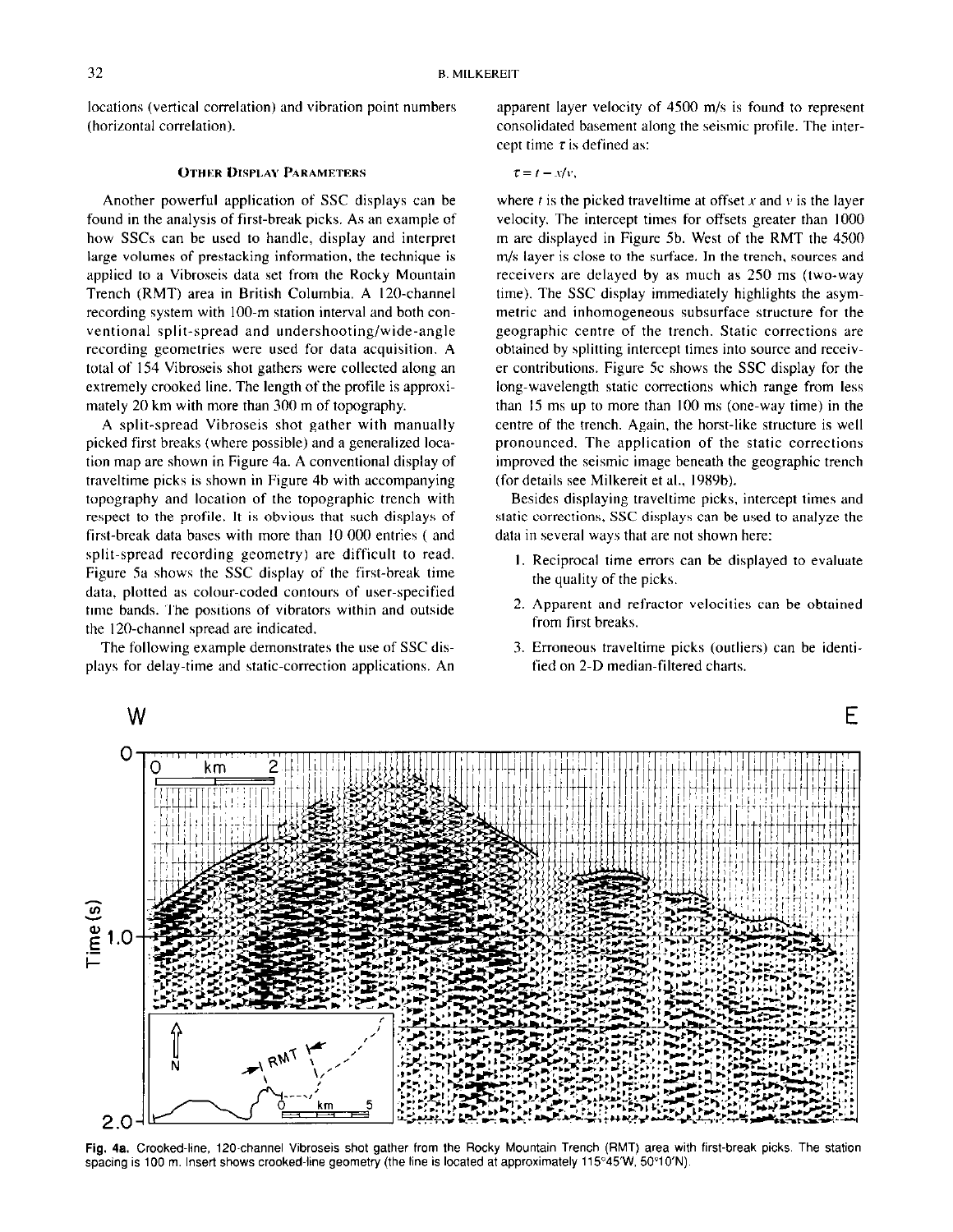

Fig. 4b. Top: Elevation along profile (m). Bottom: Conventional display of first-break time picks for 154 shot gathers in split-spread and undershoot recording geometry.

### DISCUSSION AND CONCLUSIONS

Surface stacking charts provide an ideal environment for the storage, display and analysis of prestack seismic information. Alternative grids for the graphical display of prestack information can be defined by using any combination of CDP-number, geophone location, shot location, or offset. This study focused on the use of SSC displays for quality control and first-break applications. In this context, SSC displays of trace attributes, such as signal and noise estimates, traveltime picks and delay times, were used

- to assess the overall data quality,
- to identify anomalous performance of sources and receivers,
- to estimate background noise-level fluctuations,
- to provide fast and convenient displays of a large number of data~base entries, and
- to automatically edit outliers.

Further SSC applications, outside the scope of this paper, can be found in displaying and checking seismic data-base entries concerning survey information. such as source-receiver offsets, coordinates and elevations, or conceming processing parameters. such as binning, live fold and near-surface velocities.

Trace-sequential scanning of the data, colour coding, 2. D median filtering and displaying of SSCs are computationally inexpensive processing steps that can be integrated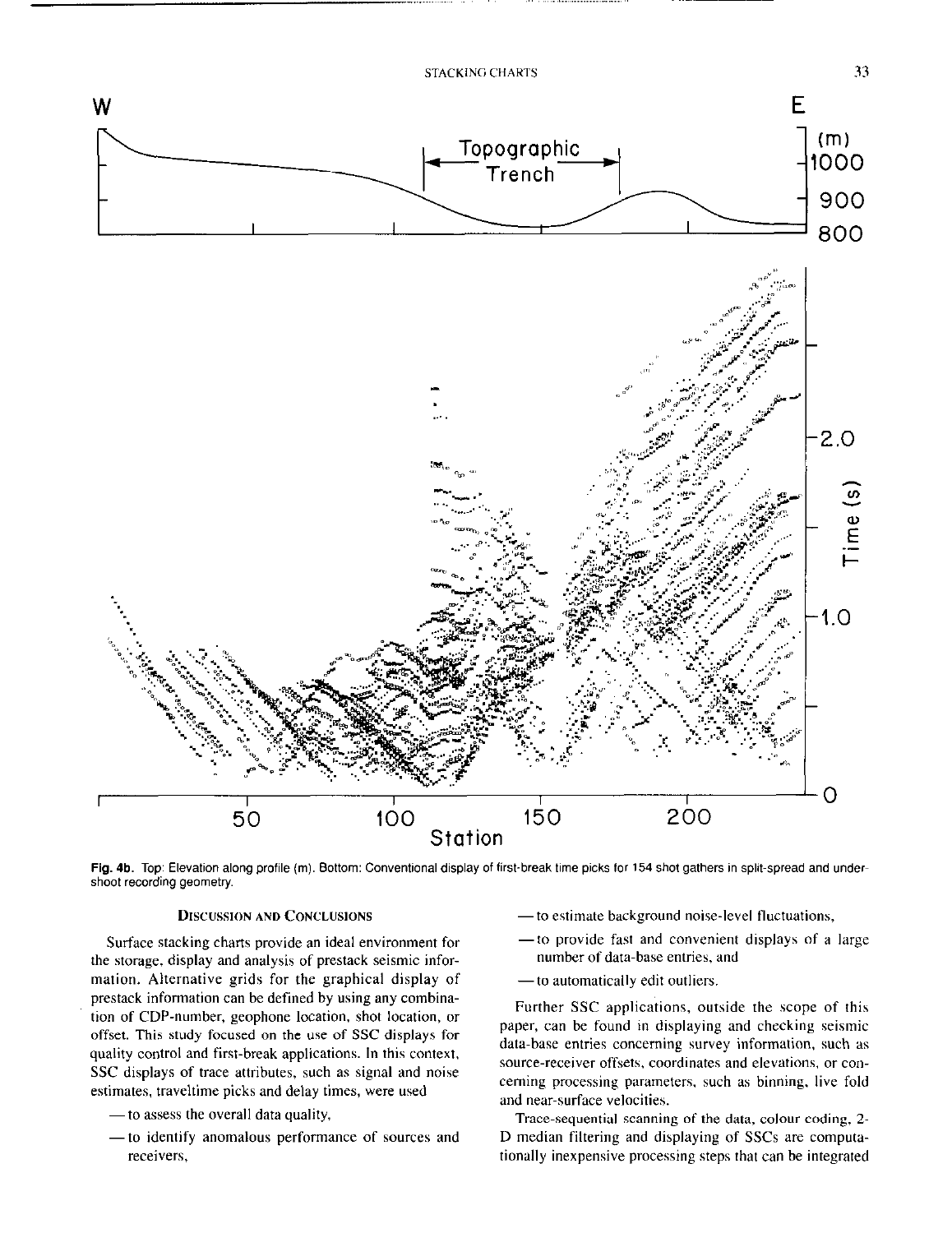

Fig. 5. (a) Surlace stacking chart display of first-break data shown in Figure 4b. Shot gathers 1 to 122 were recorded in split-spread geometry; shot gathers 123 to 154 were part of an undershoot experiment. (b) Surface stacking chart display of intercept time (ms) for a layer represented by consolidated basement velocities. (c) Surface stacking chart display of long-wavelength static corrections (ms) based on delay times shown in Figure 5b.